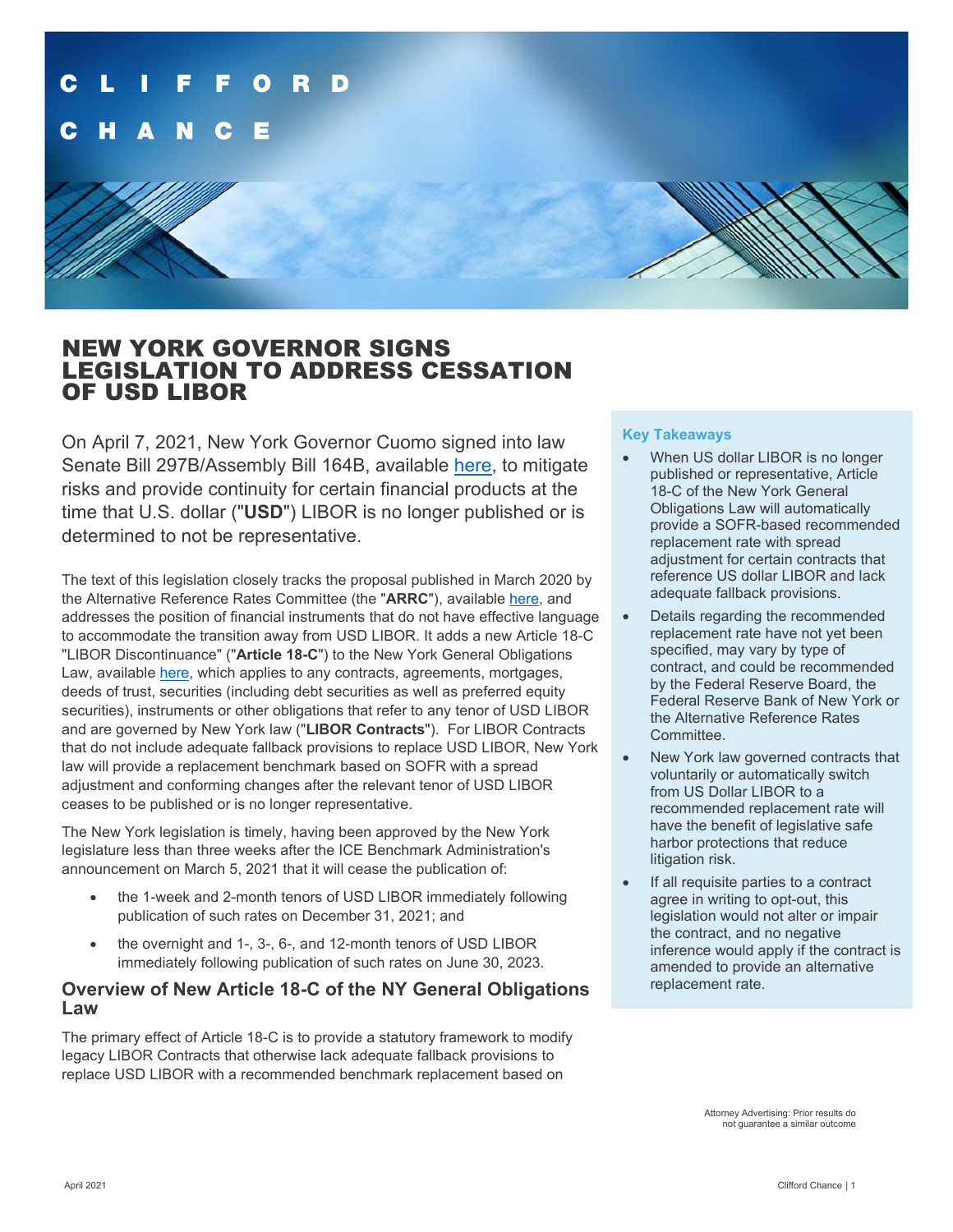#### C F O R D ш F

### **HANCE** C

SOFR. Article 18-C contemplates that a relevant recommending body (which includes the Federal Reserve Board, Federal Reserve Bank of New York ("**NY Fed**"), and the ARRC) will publish recommendations regarding replacement rates, adjustment spreads and conforming changes<sup>[1](#page-1-0)</sup> that will be implemented through a mandatory or voluntary process.

Article 18-C also provides legal certainty in connection with the discontinuance of USD LIBOR by:

- prohibiting parties from refusing to perform their obligations or declaring a breach of contract as a result of the discontinuance of LIBOR or the use of a replacement;
- establishing that a recommended benchmark replacement is a commercially reasonable substitute for and a commercially substantial equivalent to LIBOR; and
- providing a safe harbor from liability for the use of the recommended benchmark replacement and the implementation and performance of any conforming changes.

The following chart provides a high-level overview of the application of Article 18- C based on type of fallback provision.

| <b>Type of</b><br><b>Fallback Provision</b>                                                                 | <b>Automatic Switch to</b><br><b>Recommended Benchmark</b><br><b>Replacement based on SOFR,</b><br><b>Spread and Conforming Changes</b> | <b>Application of</b><br><b>Safe Harbor</b><br><b>Protections</b>                                                               |
|-------------------------------------------------------------------------------------------------------------|-----------------------------------------------------------------------------------------------------------------------------------------|---------------------------------------------------------------------------------------------------------------------------------|
| <b>None</b>                                                                                                 | Yes                                                                                                                                     | Yes                                                                                                                             |
| Based in any way on any USD<br><b>LIBOR value (such as last</b><br>published rate)                          | Yes                                                                                                                                     | Yes                                                                                                                             |
| Involving a poll, survey or<br>inquiries for quotes or<br>information concerning<br>interbank lending rates | Yes – these fallbacks will be<br>disregarded as if not included &<br>deemed null and void                                               | Yes                                                                                                                             |
| <b>ARRC</b> (or other) amendment<br>approach                                                                | No – Article 18-C allows for, but does<br>not require, selection of the<br>recommended benchmark<br>replacement                         | Will only apply if the selected<br>replacement rate is the<br>recommended benchmark<br>replacement                              |
| <b>ARRC</b> (or other) hardwired<br>approach                                                                | No                                                                                                                                      | Will only apply if the replacement<br>rate resulting from the fallback<br>waterfall is the recommended<br>benchmark replacement |

<span id="page-1-0"></span><sup>1</sup> Article 18-C does not alter or impair the application of any cap, floor, modifier or spread adjustment to which USD LIBOR had been subject prior to the replacement, including as the result of the application of any conforming changes.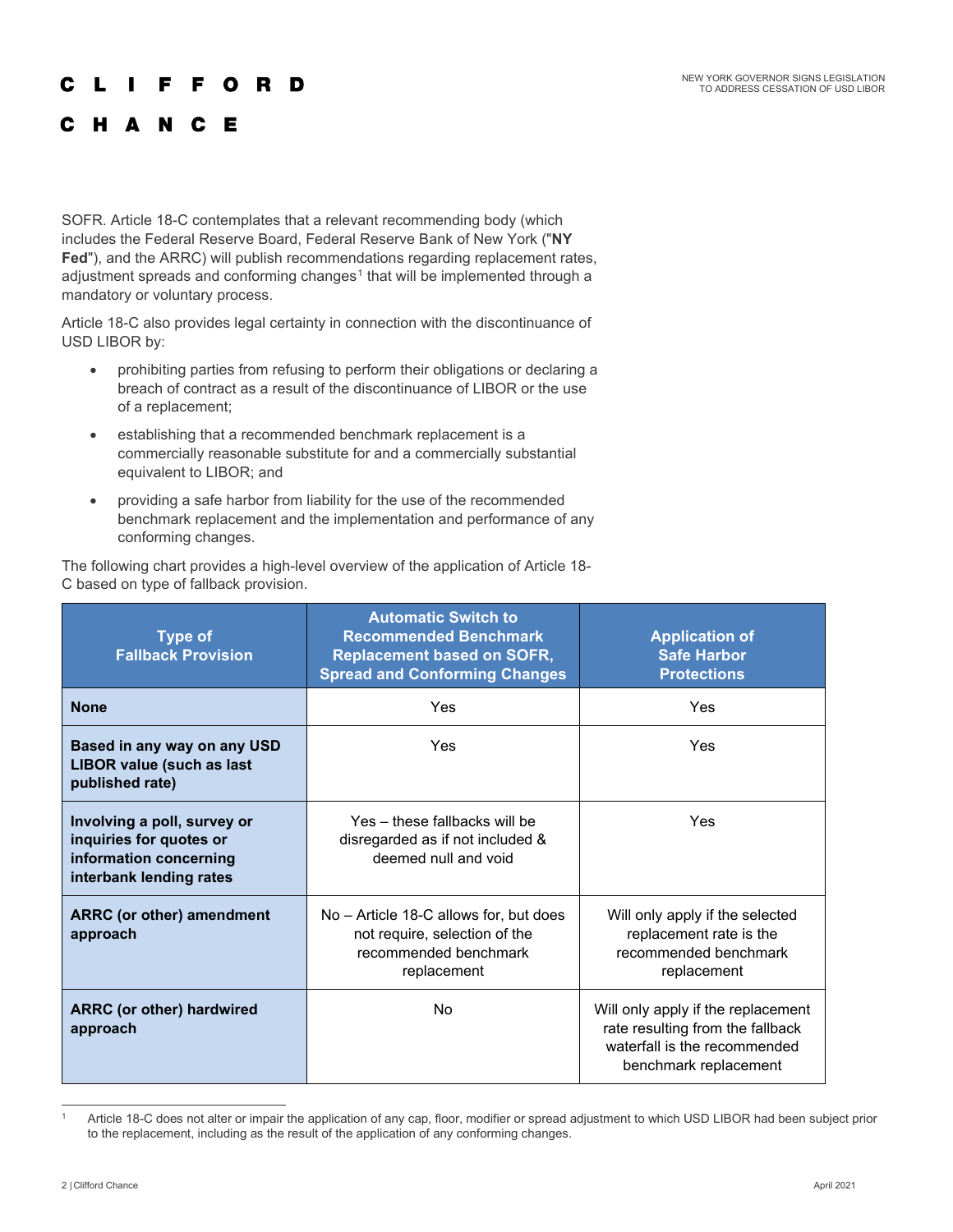C L  $\mathbf{L}$ F F O **D** - n

## C H A N C E

## **Scope and Application**

By operation of New York law, Section 18-401(1) replaces USD LIBOR with a recommended benchmark replacement rate on the LIBOR replacement date (discussed below) in any LIBOR Contract that:

- uses USD LIBOR as the basis of, or as a reference for, calculating or determining any valuation, payment or other measurement under, or in respect of, the LIBOR Contract; and
- contains no fallback provisions or one of the following:
	- o *Fallback provisions that are USD LIBOR-based*: Section 18- 401(1)(b) applies to any LIBOR Contract that contains fallback provisions that result in a benchmark replacement (other than a recommended benchmark replacement) that is based in any way on any USD LIBOR value. For example, the fallback provisions of older floating rate notes provide that when USD LIBOR is unavailable for a given period, the contract will use the USD LIBOR rate published for a prior interest period (if applied, such fallback would effectively convert a floating rate note into a fixed rate note).
	- o *Fallback provisions that involve a poll, surveys or inquires*: Pursuant to Section 18-401(2), any fallback provisions in LIBOR Contracts that would involve a poll, survey or inquiries for quotes or information concerning interbank lending rates or any interest rate based on USD LIBOR will be disregarded as if not included and will be deemed null and void.

For LIBOR Contracts not otherwise covered under Sections 18-401(1) and 18- 401(2), and that contain "amendment approach" fallback language, Section 18- 401(3) allows (but does not require) a determining person to select a recommended benchmark replacement rate as the replacement benchmark on or after the occurrence of a LIBOR discontinuance event. Although this section addresses LIBOR Contracts that contain this "amendment approach" language already, the ARRC no longer recommends the use of "amendment approach" fallback language for business loans.

Article 18-C does not alter or impair any LIBOR Contracts that contain fallback provisions using the ARRC's recommended "hardwired approach" or otherwise pre-select any replacement benchmark unrelated to USD LIBOR (the prime rate or the federal funds rate).

## **Replacement Date**

Article 18-C provides for benchmark replacement after a LIBOR discontinuance event, which includes a public announcement by LIBOR's administrator or the regulatory supervisor of LIBOR's administrator that USD LIBOR has ceased or will cease to be published (provided that there is no successor that will continue to publish LIBOR) or a public announcement by the regulatory supervisor of LIBOR's administrator that USD LIBOR is no longer representative.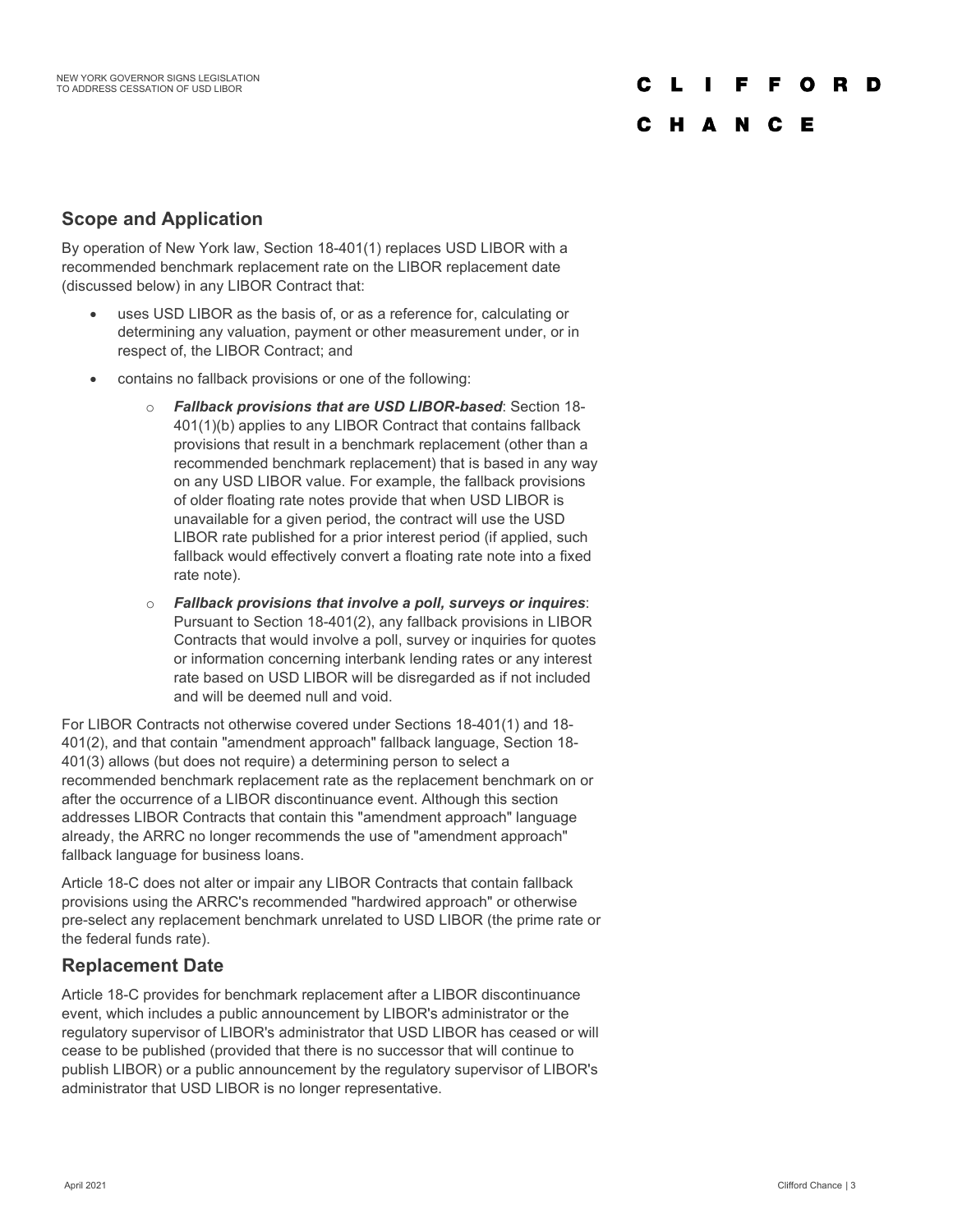#### $\mathbf{L}$ **Contract** F F O R D

# C H A N C E

Section 18-400(3) provides for the specific LIBOR replacement date depending on the LIBOR discontinuance event.

For any public announcement that USD LIBOR has ceased or will cease to be published, the LIBOR replacement date will be the later of the following:

- the date of the relevant public announcement; and
- the date on which the administrator of USD LIBOR permanently or indefinitely ceases to provide USD LIBOR.

For any public announcement that USD LIBOR is no longer representative, the LIBOR replacement date will be:

• the date of the relevant public statement.

From December 31, 2021, for LIBOR Contracts that use 1-week or 2-month USD LIBOR, this Article 18-C would not apply to provide a statutory fallback to the extent that the LIBOR Contract provided for interpolation and such rate could be interpolated from USD LIBOR tenors that continue to be published and are representative.

Based on the LIBOR administrator's March 5, 2021 cessation announcement, we expect that the replacement date for purposes of Article 18-C will occur immediately after December 31, 2021 for 1-week and 2-month USD LIBOR and immediately after June 30, 2023 for all other tenors of USD LIBOR (including 1 month and 3-month USD LIBOR). It is likely that a recommending body, such as the New York Fed or the ARRC, will in the future issue recommendations that will be used with Article 18-C prior to these replacement dates, including recommended adjustment spreads and conforming changes. These recommendations may vary by USD LIBOR tenor and type of LIBOR Contract.

## **Conforming Changes**

The recommended benchmark replacement contemplated by Article 18-C includes benchmark replacement conforming changes selected or recommended by a relevant recommending body which may vary by type of LIBOR Contract.

Such changes would include any technical, administrative or operational changes associated with and reasonably necessary to the use, adoption, calculation or implementation of a recommended benchmark replacement.

If, in the reasonable judgment of a calculating person<sup>[2](#page-3-0)</sup>, applicable conforming changes do not apply to a LIBOR Contract or are insufficient to permit administration and calculation of the recommended benchmark replacement, then the benchmark replacement conforming changes shall include such other changes, alterations or modifications that, in the reasonable judgment of such calculating person:

• are necessary to permit administration and calculation of the recommended benchmark replacement under or in respect of such LIBOR Contract in a manner consistent with market practice for substantially similar LIBOR Contracts and, to the extent practicable, the

<span id="page-3-0"></span>The person responsible for calculating or determining any valuation, payment or other measurement based on a benchmark.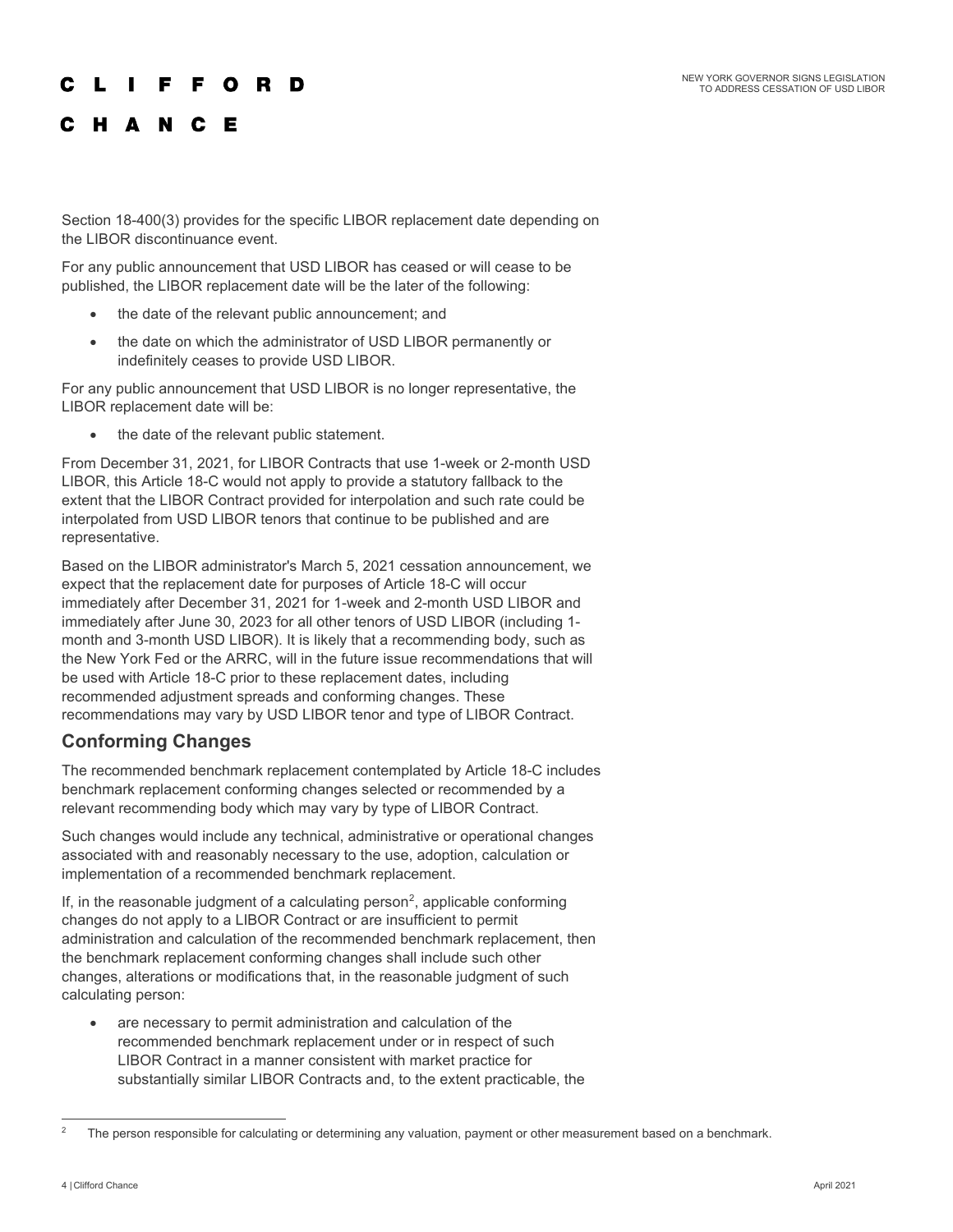### C L F F O D

## C H A N C E

manner in which such LIBOR Contract was administered immediately prior to the LIBOR replacement date; and

• would not result in a disposition of such LIBOR Contract for U.S. federal income tax purposes.

## **Continuity of Contracts & Safe Harbor Provisions**

For contracts that voluntarily or automatically incorporate a recommended benchmark replacement rate, Article 18-C provides statutory continuity of contracts and safe harbor protections that reduce litigation risk.

Section 18-402(1) ensures continuity of contracts covered by the Legislation, by providing that the use of a recommended benchmark replacement rate under or in respect of a LIBOR Contract constitutes:

- a commercially reasonable replacement for and a commercially substantial equivalent to USD LIBOR;
- a reasonable, comparable or analogous term for USD LIBOR;
- a replacement that is based on a methodology or information that is similar or comparable to USD LIBOR; and
- substantial performance by any person of any right or obligation based on USD LIBOR.

Section 18-402(2) provides that the LIBOR discontinuance event, the LIBOR replacement date or the selection or use of a recommended benchmark replacement will not:

- be deemed to impair or affect the right of any person to receive payment, or affect the amount or timing of such payment;
- discharge or excuse performance (e.g. by invoking a force majeure clause), or give any person the unilateral right to suspend performance; or
- constitute the breach, or nullification of LIBOR Contracts.

Section 18-402(3) provides statutory safe harbors for LIBOR Contracts that switch to a recommended benchmark replacement rate by operation of law, as the result of contractual fallback language or voluntary amendment. The safe harbor provisions of this section are two-fold:

- *"Rate" Safe Harbor*: No person will be liable for damages or subject to any claim or request for equitable relief because of the use of a recommended benchmark replacement. This provision would protect a determining person under "amendment approach" fallback language when irrevocably selecting a recommended benchmark replacement rate only if the determining person does so by the deadline described below. This provision would also apply if a recommended benchmark replacement rate is used as the replacement benchmark as the result of the waterfall included in a "hardwired approach" fallback provision.
- *"Conforming Changes" Safe Harbor*: No person will be liable for damages or subject to any claim or request for equitable relief because of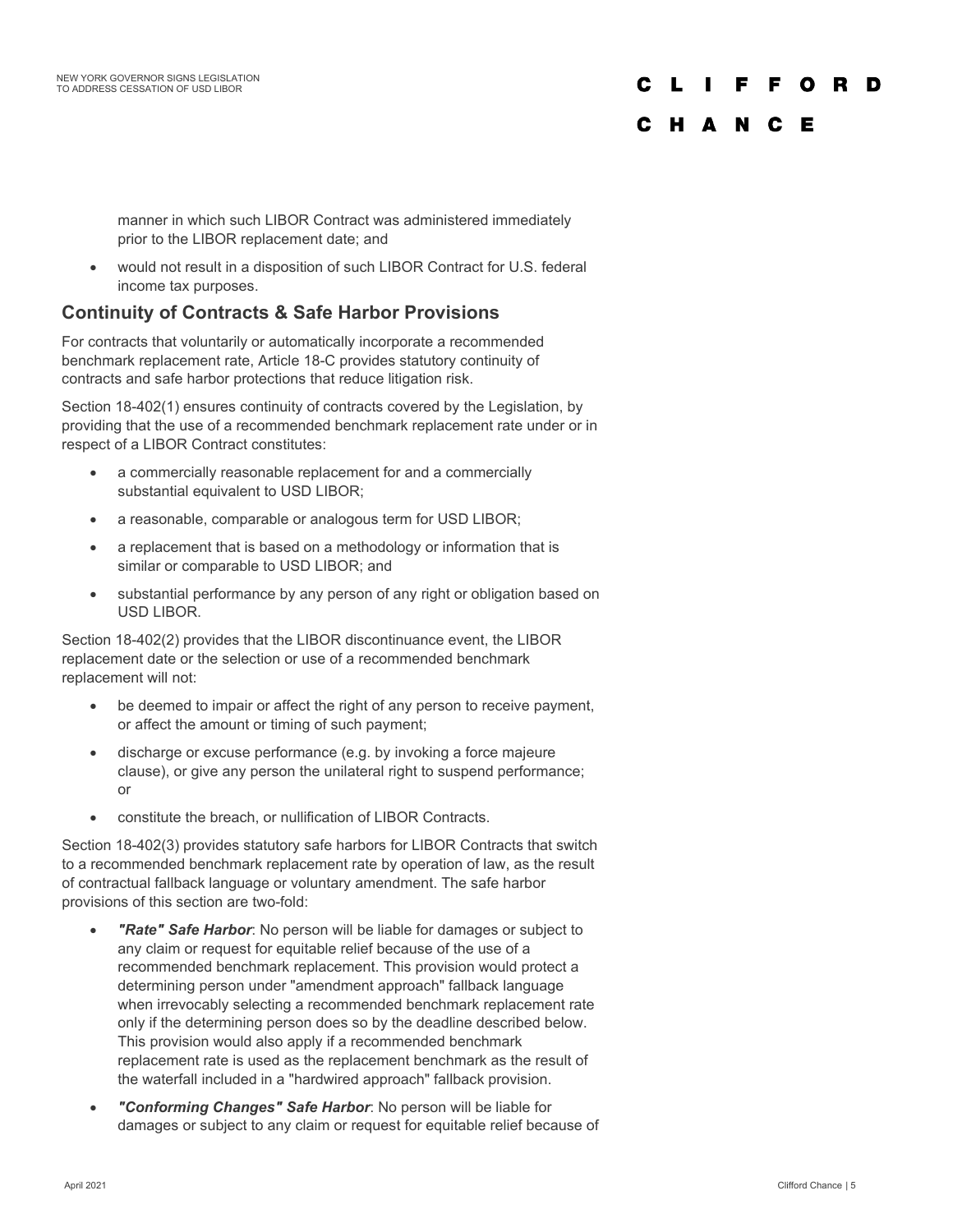### NEW YORK GOVERNOR SIGNS LEGISLATION TO ADDRESS CESSATION OF USD LIBOR

### $\blacksquare$ **FFORD**

## C H A N C E

the implementation or performance of benchmark replacement conforming changes contemplated by Article 18-C.

To qualify for these safe harbor protections, the selection of the recommended benchmark replacement by a determining person must be:

- irrevocable;
- made by the earlier<sup>[3](#page-5-0)</sup> of either the LIBOR replacement date, or the latest date for selecting a benchmark replacement specified in the relevant LIBOR Contract; and
- used in any determinations of the applicable benchmark under or with respect to such LIBOR Contract occurring on or after the LIBOR replacement date.

Additional legal certainty is provided by Section 18-402(4). The use of a recommended benchmark replacement rate or implementation or performance of conforming changes will not constitute an amendment or modification of any LIBOR Contract. Such use will also be deemed to not impair or have any material or adverse effect on any person's rights or obligations.

### **Flexibility to Choose Alternative Benchmark Replacements**

On November 6, 2020, U.S. bank regulators jointly released a Statement on Reference Rates for Loans, availabl[e here,](https://www.occ.gov/news-issuances/bulletins/2020/bulletin-2020-98a.pdf) which recognizes that the use of SOFR to replace USD LIBOR is voluntary and that banks are free to choose alternative reference rates other than SOFR. For example, some banks may want to use a replacement rate that is credit sensitive (while SOFR is a risk-free rate), and other banks may prefer not to devote limited resources to redesigning systems to support the administration of SOFR. In line with this guidance, Article 18-C provides banks, financial market participants and other contractual parties with significant flexibility to opt-out and choose alternative replacement rates. If all requisite parties agree in writing that Article 18-C does not apply to their LIBOR Contract, Section 18-401(5)(a) provides that Article 18-C will not alter or impair such agreement.

The flexibility to opt out is supported by Section 18-402(5), which provides that there will be no negative inference or negative presumption regarding the validity or enforceability of the alternative rate and any related spread adjustment or conforming changes. Any such alternative rates, spread adjustments or conforming changes will, however, not benefit from the continuity of contracts and safe harbor provisions discussed above.

## **Consequences of Article 18-C**

Although intended to ease the transition away from USD LIBOR, Article 18-C may be challenged in court. It also does not cover all LIBOR Contracts, and it may not result in the same replacement rates for USD LIBOR as legislative solutions adopted in other jurisdictions.

<span id="page-5-0"></span><sup>&</sup>lt;sup>3</sup> To facilitate an orderly transition away from USD LIBOR, however, determining persons should consider notifying relevant persons of their replacement rate selections significantly in advance of the LIBOR replacement date. The ARRC Recommended Best Practices for Completing the Transition from LIBOR, available [here,](https://www.newyorkfed.org/medialibrary/Microsites/arrc/files/2020/ARRC-Best-Practices.pdf) encourage determining persons to disclose their planned replacement rate selection to relevant parties at least six months prior to the date that a replacement rate would become effective.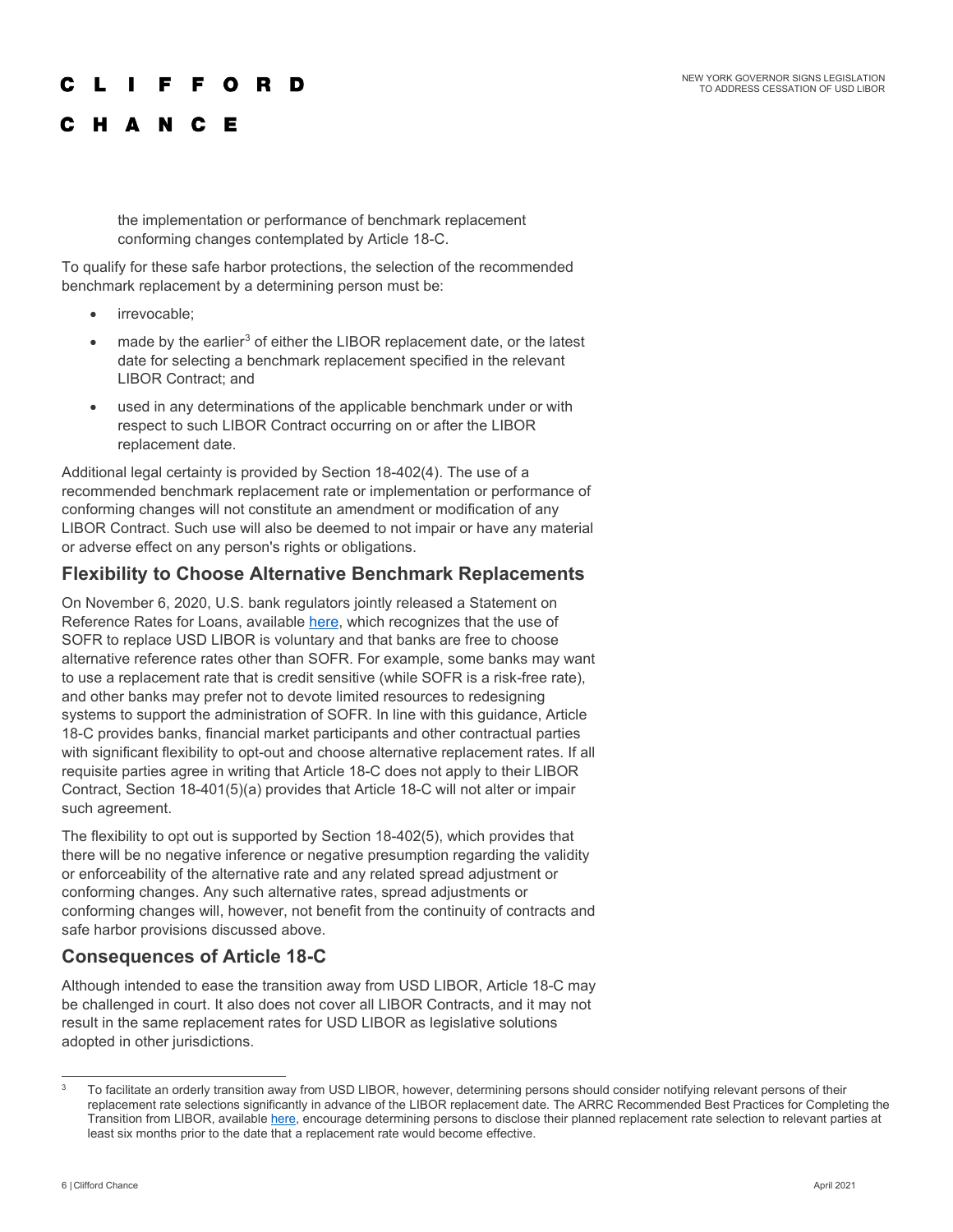### C L I **FFORD**

## C H A N C E

While the drafters of Article 18-C have sought to ensure the validity and enforceability of this legislation under both the U.S. Constitution and New York State Constitution, some commentators have indicated that it could be challenged:

- under the Contracts Clause<sup>[4](#page-6-0)</sup> of the U.S. Constitution:
- under the Non-Delegation Clause<sup>[5](#page-6-1)</sup> under the New York State Constitution; or
- under the Section 31[6](#page-6-2)(b)<sup>6</sup> of the U.S. Trust Indenture Act of 1939, as amended (the "**TIA**"), in the case of debt securities issued under an indenture governed by the TIA.

In addition, Article 18-C is only binding under state law. It would not, for example, bind the U.S. Securities and Exchange Commission and it may not bind parties in jurisdictions outside New York. As a result, parties will still need to consider whether amending an outstanding USD LIBOR-based security to provide a replacement benchmark rate could constitute the offer of a "new security" for purposes of complying with the registration requirements of U.S. federal securities law. Non-U.S. parties to LIBOR Contracts may also need to consider whether their home country courts, taking home country public policy considerations into account, would apply New York law to give effect to the contractual terms supplied by Article 18-C.

Legislation similar to Article 18-C is being considered by U.S. federal lawmakers. If adopted, such federal legislation would be helpful in providing additional legacy certainty. We understand that current drafts of such federal legislation contemplate preempting state legislation.

Article 18-C does not apply to any LIBOR Contracts that:

- reference LIBOR for currencies other than U.S. dollars (such as Sterling LIBOR); or
- are governed by the laws of a jurisdiction other than New York.

In the absence of uniform state legislation and/or federal legislation, contracts and other instruments that use USD LIBOR and are governed by the laws of other U.S. states will not benefit from protections similar to the New York legislation unless those states individually adopt equivalent legislation. This is likely to be a factor for consumer loans and other retail products, as well as securitizations based on them.

Similarly, if U.S. federal legislation is adopted, it will likely not apply to any contracts and other instruments that use USD LIBOR and are governed by the laws of any non-U.S. jurisdiction. These jurisdictions may develop legislative solutions that significantly differ from the approach provided by Article 18-C. For example, pursuant to a currently pending proposal, the U.K.'s Financial Conduct Authority could require LIBOR's administrator to continue publishing certain tenors of USD LIBOR based on a modified methodology. If this solution is implemented,

<span id="page-6-0"></span><sup>&</sup>lt;sup>4</sup> The Contract Clause of the U.S. Constitution prohibits U.S. states from passing any law that would impair contractual obligations.

<span id="page-6-1"></span><sup>5</sup> The Non-Delegation Clause of the New York State Constitution prohibits the New York state legislature from delegating its law-making responsibilities to other entities.

<span id="page-6-2"></span>Section 316(b) of the TIA provides that the right of any holder of any covered debt security to receive interest payments on such debt security may not be impaired or affected without the consent of such holder.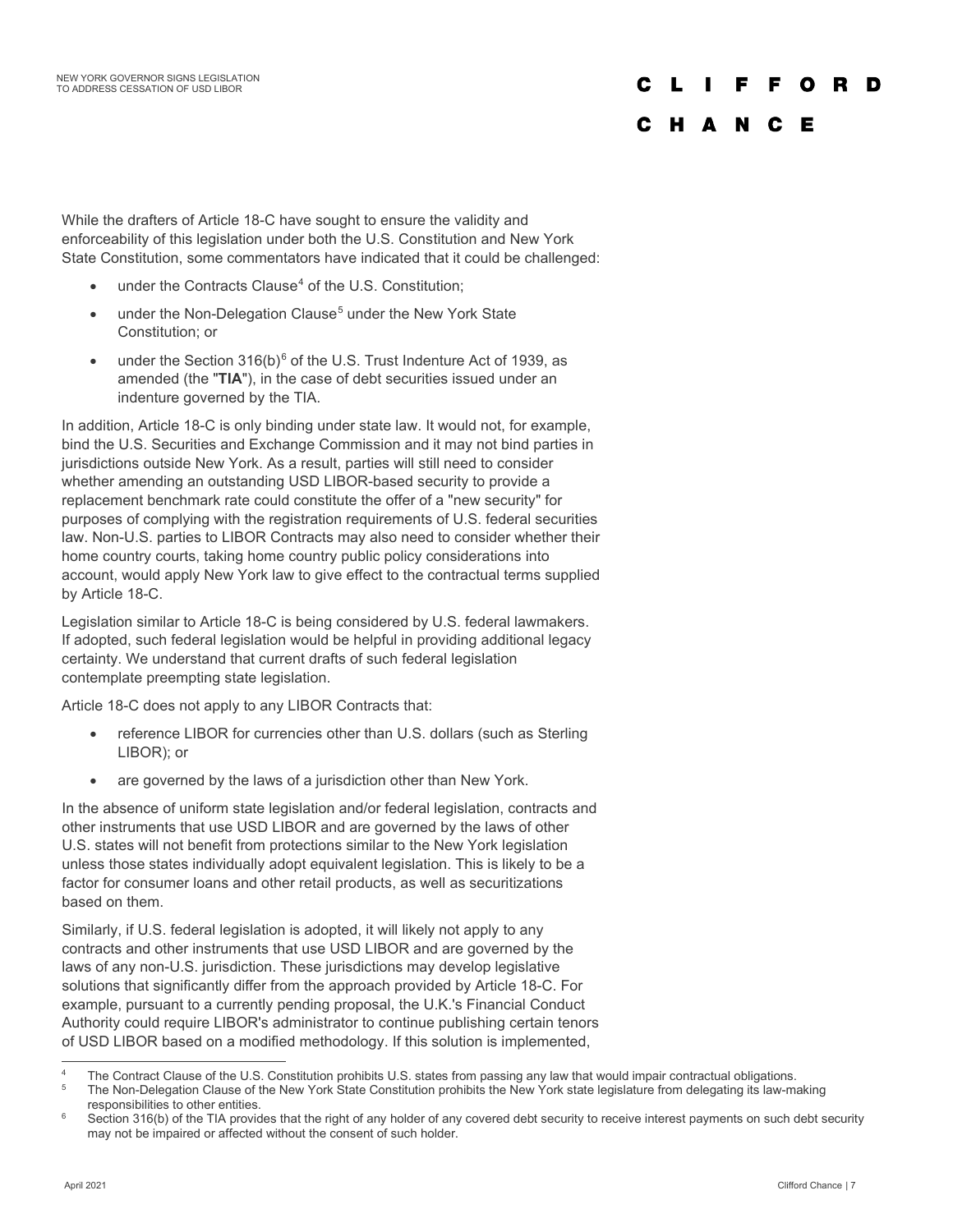NEW YORK GOVERNOR SIGNS LEGISLATION TO ADDRESS CESSATION OF USD LIBOR

#### r L **The Contract State FFORD**

# C H A N C E

legacy contracts without adequate fallback provisions could reference "synthetic" LIBOR rates. (For regulatory purposes, however, new contracts would not be permitted to reference synthetic LIBOR rates.) If LIBOR's administrator publishes a synthetic version of USD LIBOR after June 31, 2023, U.K. law governed contracts could yield significantly different interest rates than New York law governed contracts that also referenced USD LIBOR. The two approaches are likely to be addressed and reconciled by regulatory pronouncements, but it is still possible that the continued publication of USD LIBOR could conflict with the New York approach.

## **Conclusion**

Article 18-C of the New York General Obligations Law reduces legal uncertainty and adverse economic impacts associated with the discontinuance of USD LIBOR. Article 18-C supplies a replacement benchmark based on SOFR, spread adjustments, and conforming changes for contracts and other instruments that use USD LIBOR as a benchmark, lack adequate fallback provisions and are governed by New York law. While it promotes use of recommended benchmark replacement rates by reducing litigation risk, Article 18-C also provides flexibility to parties that select alternative replacement rates without negative implications. In that respect, it is a helpful step toward an orderly transition away from USD LIBOR, at least for New York law contracts. It is also likely to be just the first of a number of statutory measures to alleviate the risks associated with LIBOR transition.